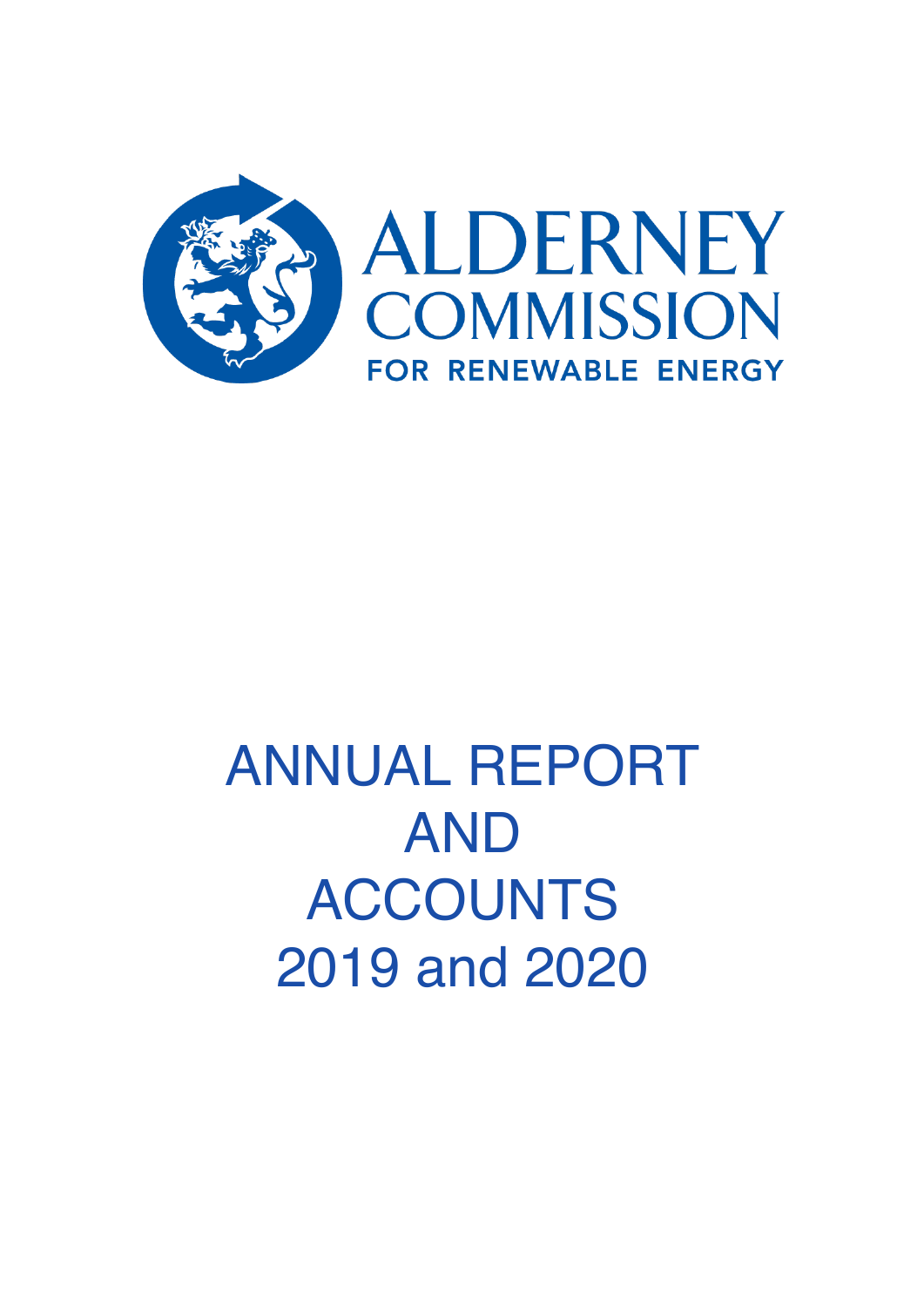# **Table of Contents**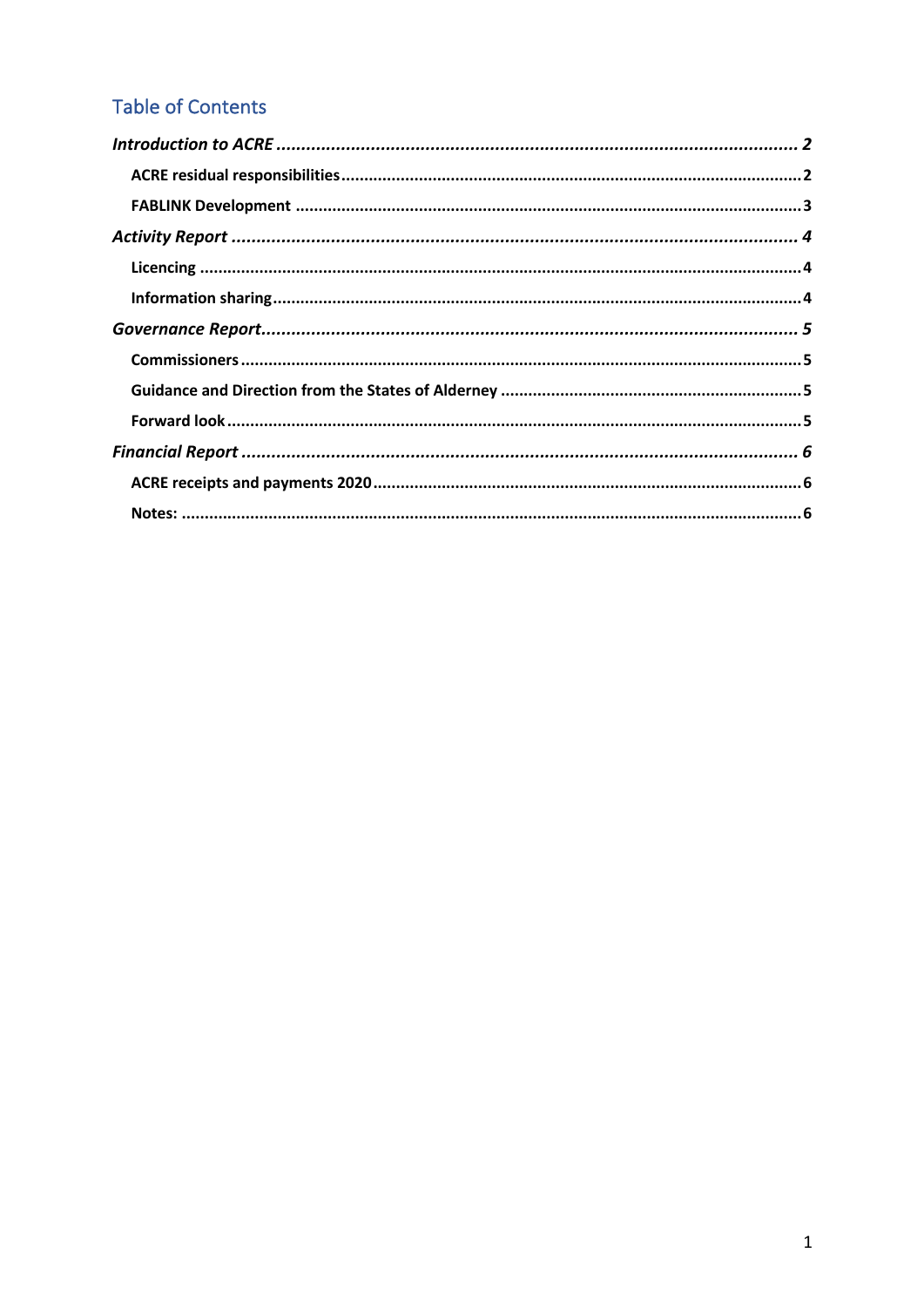## Introduction to ACRE

The Renewable Energy (Alderney) Law, 2007 established the Alderney Commission for Renewable Energy (the Commission) with powers to licence and regulate the operation, deployment, use or management of all forms of renewable energy in the island of Alderney and its territorial waters.

The Law and its subsequent amendment also prohibit the operation, deployment, use or management of any form of renewable energy in the Island and its territorial waters unless licensed by the Commission.

Between 2008 and 2017, ACRE was funded through 'block fees' received from Alderney Renewable Energy Ltd (ARE) in respect of a number of seabed licences held by ARE. A confidential Settlement Agreement was concluded in 2018 in respect of outstanding debt due from ARE.

Following the Settlement Agreement, the States of Alderney Policy and Finance Committee considered the future role of ACRE given that there were no longer any current tidal developments and no pending licence applications. In January 2019, it was considered that ACRE's role was still required to:

- Secure the outcomes of the Settlement Agreement;
- Retain the ability to determine any future licence applications; and
- Retain the technical knowledge and understanding of tidal power and related environmental impacts around Alderney.

It was agreed to terminate the contracts of all staff and commissioners as well as the premises lease. All cash reserves were retained for ACRE residual business transactions but bank accounts were passed to the States of Alderney to manage on behalf of ACRE.

At the States meeting on 15 May 2019, it was resolved to appoint three members of the SoA civil service to act as temporary commissioners of the ACRE. ACRE activity as set out in the 2007 Law is expected to be minimal in the interim period and the roles of the temporary commissioners are unremunerated.

An alternative regulation process will be considered in the event of any future licence applications. This could include reinvigorating ACRE with appropriate skills in the longer term.

#### ACRE residual responsibilities

ACRE remains a separate entity and is required to carry out the functions set out in the Renewable Energy (Alderney) Law 2007. ACRE is not a Committee of the States of Alderney although the Law does provide that the States may give guidance or directions of a 'general character' in the discharge of any of its functions. The Commission is required by the law to take account of this guidance or act in accordance with any direction. The Commission will not be deemed to have acted unreasonably or outside of its powers only by reason that it has followed this guidance or direction.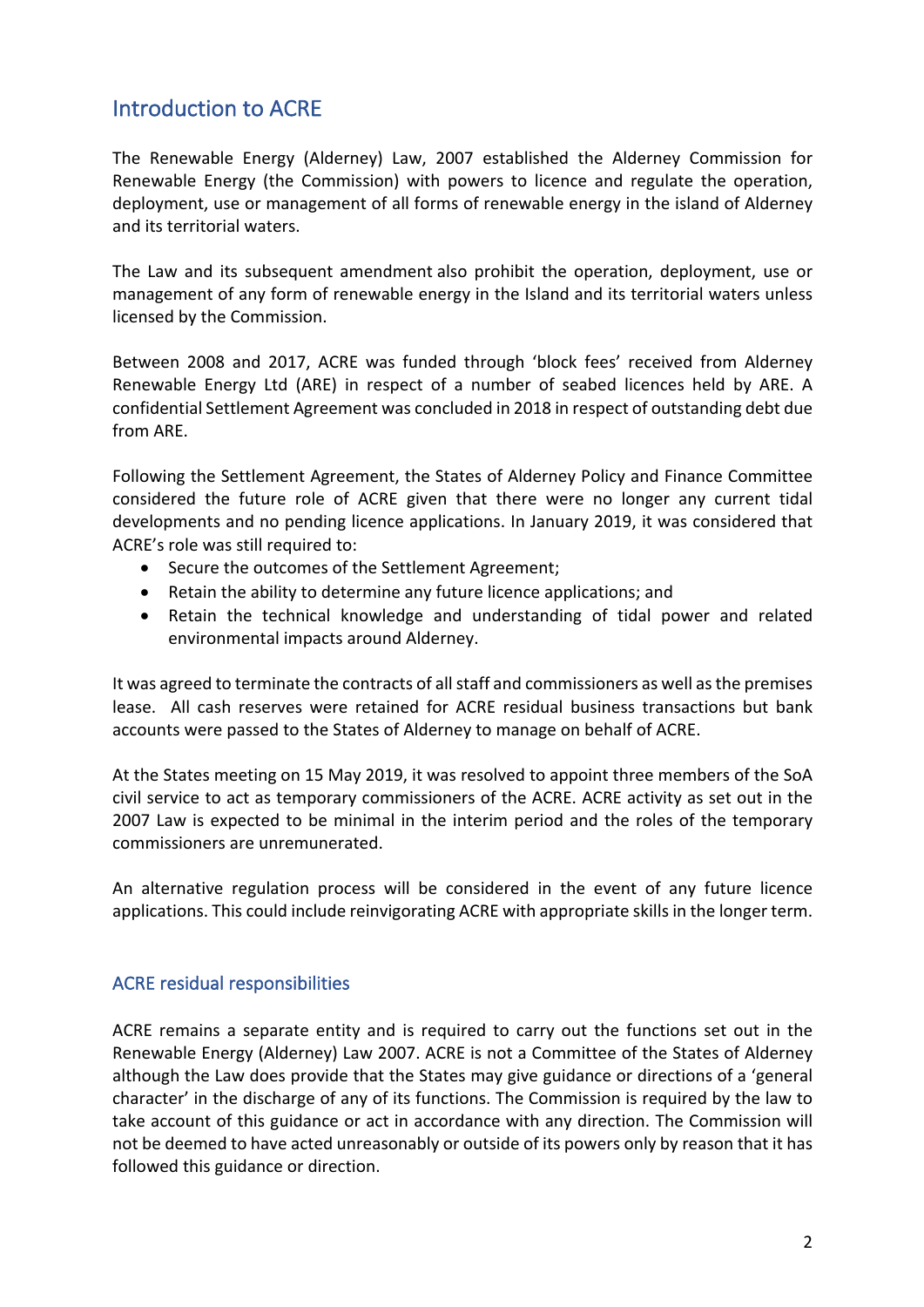The responsibilities are summarised as follows:

a) Provision of information to the States and committees of the States

The Commission shall:

- when requested in writing by the States, furnish the States or any specified committee of the States, with such information about any renewable energy systems.
- b) Annual Reports

The Commission shall:

- Make a report to any specified committee of the States on its activities during the preceding year.
- The annual report may refer to any guidance provided by the States. The annual report shall set out any directions issued by the States.
- c) Accounts and Audit

The Commission shall:

- keep proper accounts and records in relation to those accounts, and
- prepare in respect of each year a statement of accounts giving a true and fair view of the state of affairs of the Commission.

The accounts of the Commission shall be:

- Audited by auditors appointed by the States, and
- Laid before the States, in the same manner as the accounts of a committee of the States.

In addition to these statutory requirements set out in Law, the Settlement Agreement with ARE includes provision to notify the States of appropriate matters relating to the agreement on a confidential basis.

## Annual Report

Under Section 10 of the Renewable Energy (Alderney) Law, 2007, ACRE is required to provide an annual report of its activities as soon as practicable. This report covers the reporting periods for 2019 and 2020.

#### FABLINK Development

ACRE currently has no responsibility for FAB Link. This is an interconnector cable proposing to transmit electricity from France to the UK. As it is not a 'renewable energy system' and as there is currently no renewable energy component to this electricity it is outside ACRE's statutory powers to be involved.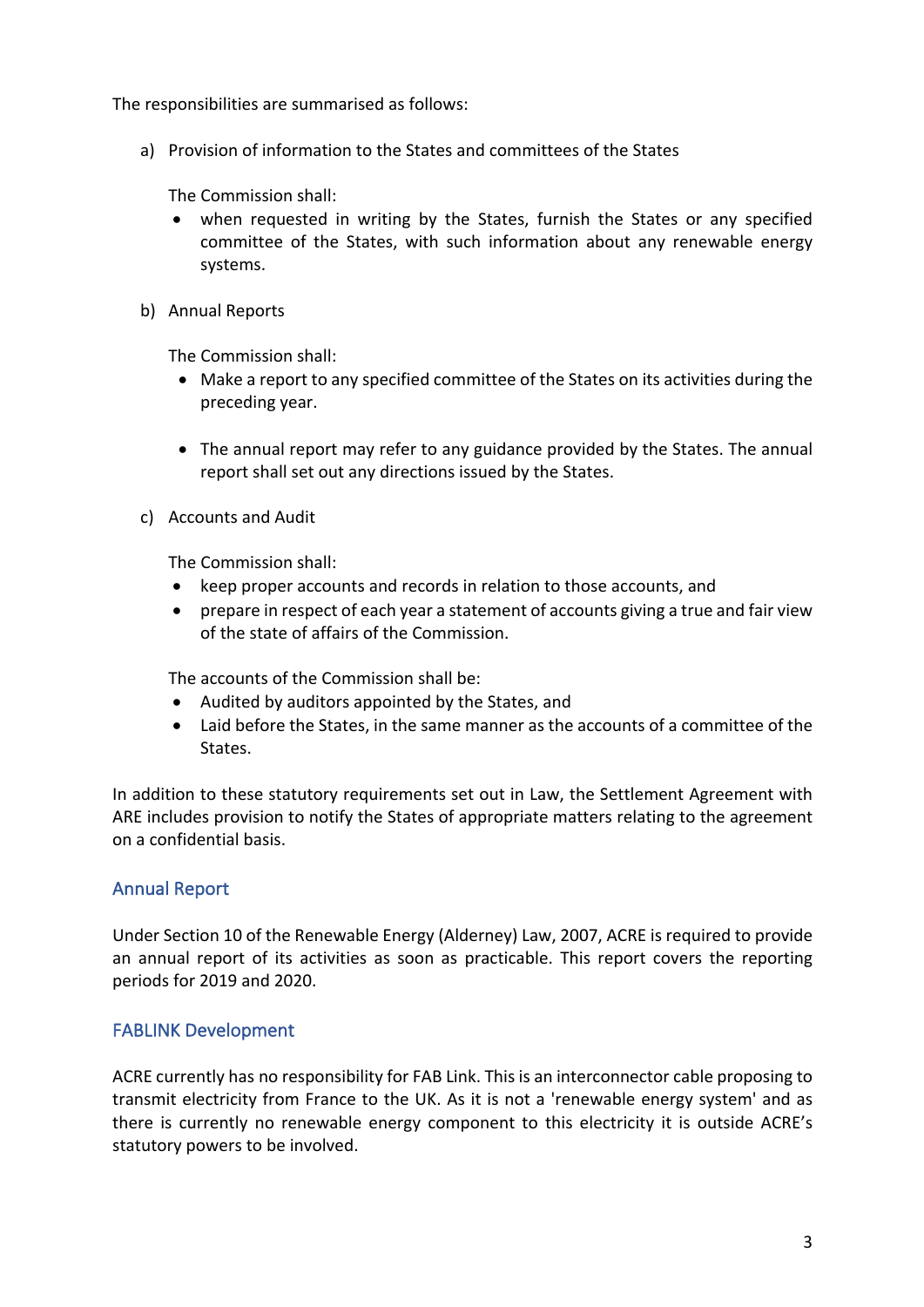# Activity Report

## **Licencing**

There have been no licence applications in 2019 or 2020.

## Information sharing

During the autumn of 2020, ACRE received a data request for some seabed and tidal data. The data was produced as part of two separate studies as follows:-

- 1. Measurements carried out by Osiris Projects for Alderney Renewable Energy Ltd. in two phases, first in May 2009; second in June-September 2009. the datasets were shared with the University of Southampton by Alderney Renewable Energy Ltd., facilitated by ACRE.
- 2. Measurements carried out by Mr Richard Keen (local contractor) for ACRE in June and September 2012 (two deployments). The datasets are in binary .prf format.

Following extensive research ACRE was not able to confirm ownership of the first dataset, and was therefore not able to agree to its early release from a Confidentiality Agreement with Southampton University. The second set of data is however owned by ACRE, and we have been able to confirm that the Commission has no objection to the release of the data to a third party, provided Southampton University similarly agrees (if this is necessary). The reasoning for the release being that it may contribute to, and/or facilitate, the future development of renewable energy for the benefit of Alderney and its community.

The data requests did highlight some ways to improve the efficiency within ACRE for handling similar such requests in future.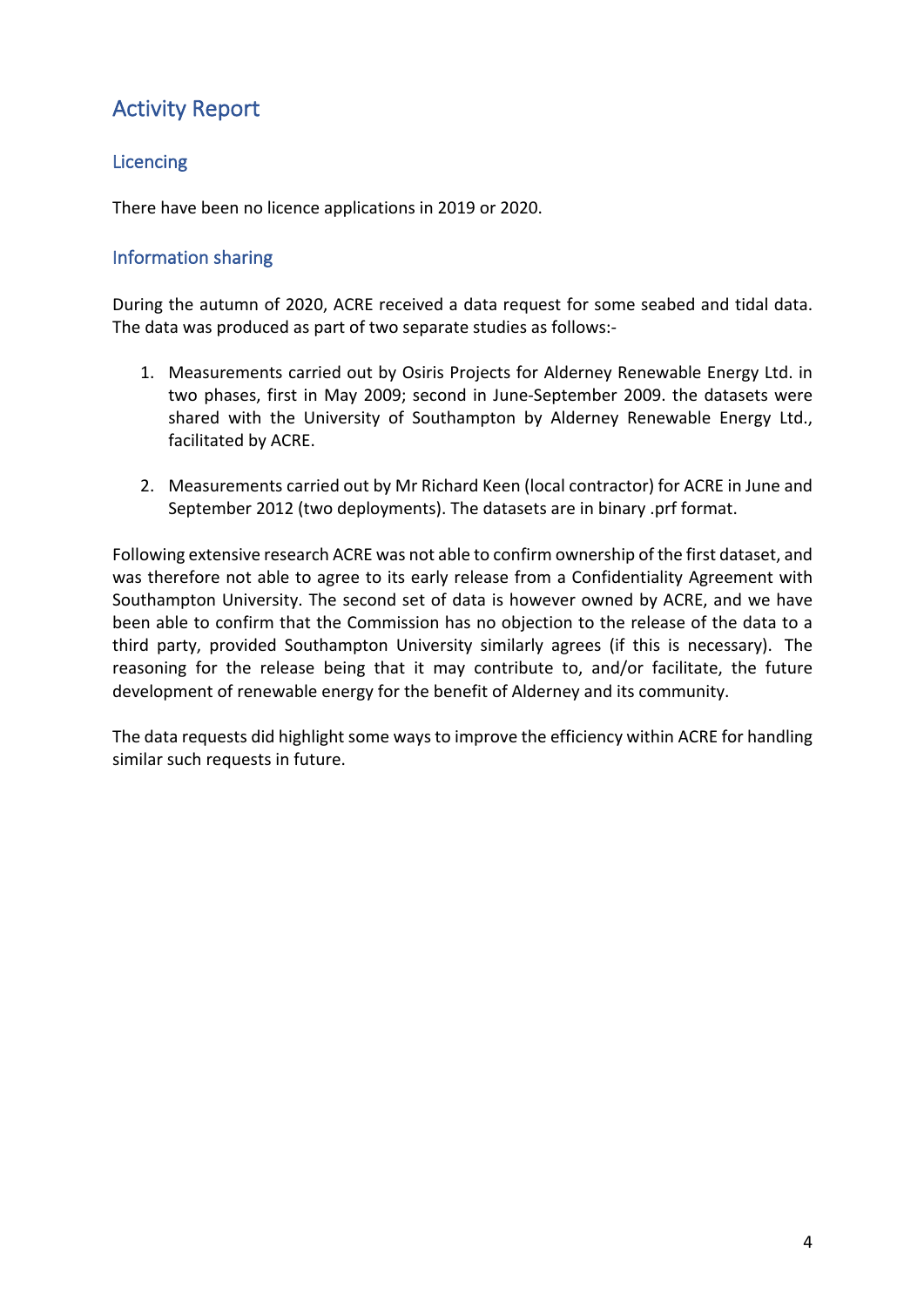## Governance Report

## **Commissioners**

At its meeting on 15 May 2019, following a recommendation from the Policy and Finance Committee under Section 6 of the Renewable Energy (Alderney) Law, 2007, the States of Alderney agreed to the appointment of three Commissioners from the States of Alderney civil service. These were:

Andrew Muter – Chair Paul Veron Elizabeth Maurice

Andrew Muter resigned as Chair of the Commission during 2020. On 9 December 2020, following a recommendation from the Policy and Finance Committee, in accordance with section 6 of the Renewable Energy (Alderney) Law, 2007, the States of Alderney approved the appointment of Stephen Taylor as Member and Chair of the Alderney Commission for Renewable Energy.

The other two Commissioner appointments are unchanged. All posts are unremunerated.

#### Guidance and Direction from the States of Alderney

The Renewable Energy (Alderney) Law, 2007 provides that the States of Alderney can provide guidance or direction to ACRE. The Commission has a duty to take account of any guidance and act in accordance with any direction but it will not be deemed to have acted unreasonably or outside of its powers only by reason that it has done so.

During 2019 and 2020, no such guidance or direction was received by the Commission.

#### Forward look

A protocol will be prepared in 2021 for agreement with the States of Alderney Policy and Finance Committee. This will ensure that the role and responsibilities of the temporary Commissioners are clear in the context of their individual relationships with the States of Alderney.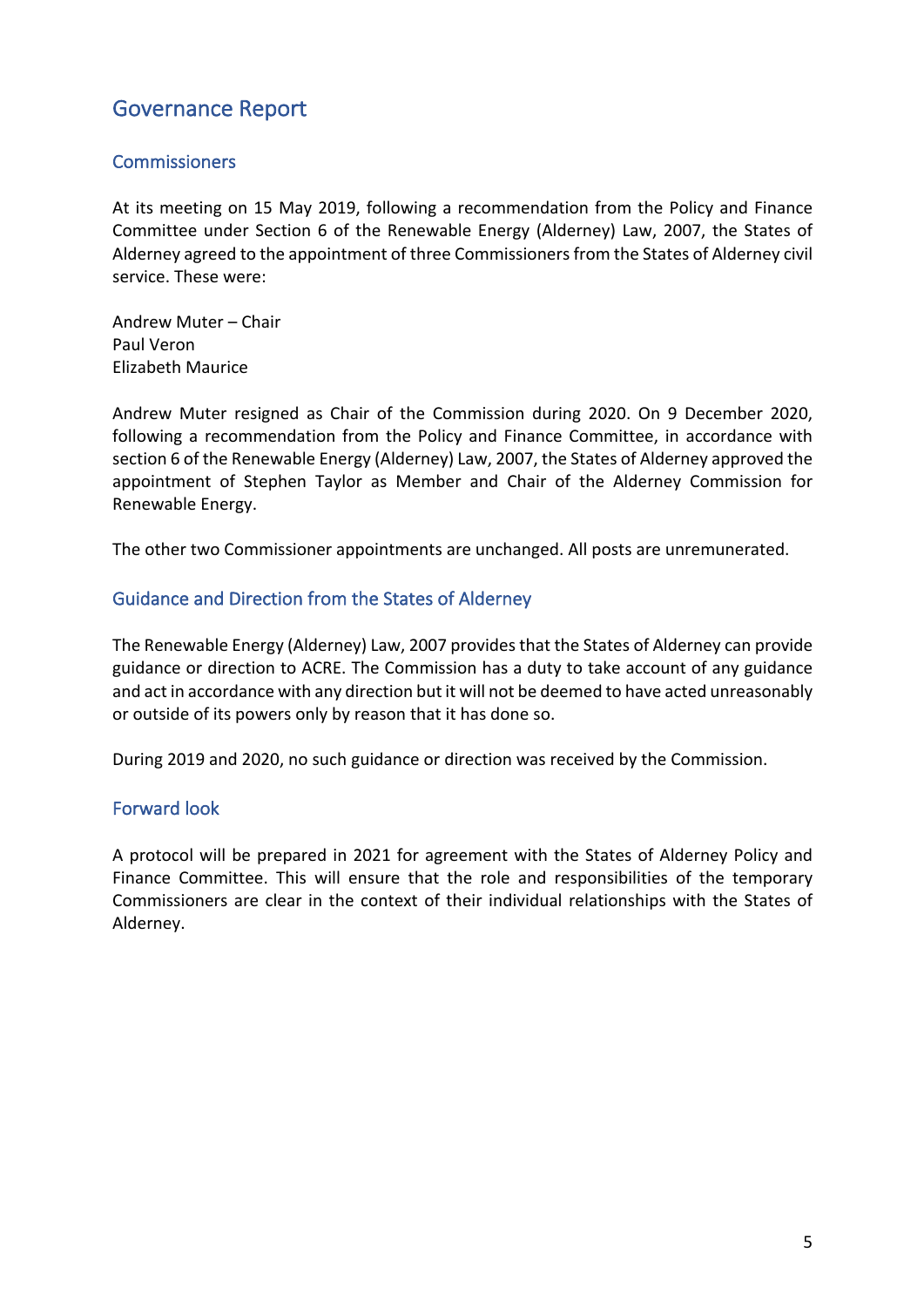# Financial Report 2019 to 2020

The States of Alderney holds all cash reserves from ACRE which were transferred at the time that the organisation moved to its current status. A record of receipts and payments related to all residual activities is maintained. Given the limited volume of transactions, the financial statements are not subject to audit.

## ACRE receipts and payments 2019 and 2020

|                                 |                | 2020  |             | 2019   |        |
|---------------------------------|----------------|-------|-------------|--------|--------|
|                                 | <b>Notes</b>   | £     | £           | £      | £      |
| <b>Receipts</b>                 |                |       |             |        |        |
| States of Alderney subsidy      | $\mathbf{1}$   | 0     |             | 65,000 |        |
| Rental deposit                  |                | 0     | $\mathbf 0$ | 2,500  | 67,500 |
| <b>Payments</b>                 | $\overline{2}$ |       |             |        |        |
| Commissioner and employee costs | 3              |       |             | 47,491 |        |
| Premises costs                  |                |       |             | 1,927  |        |
| Office and IT expenses          | 4              | 1,304 |             | 1,898  |        |
| Insurance                       |                |       |             | 798    |        |
| Audit and Accountancy fees      |                |       |             | 7,280  |        |
| <b>Bank charges</b>             |                | 85    | 1,389       | 97     | 59,491 |
| <b>Cash Surplus/(Deficit)</b>   |                |       | $-1,389$    |        | 8,009  |
|                                 |                |       |             |        |        |
| <b>Balances</b>                 |                |       | £           |        | £      |
| Opening cash balance            | 5              |       | 28,681      |        | 20,672 |
| Surplus/(Deficit)               |                |       | $-1,389$    |        | 8,009  |
| Closing cash balance            |                |       | 27,292      |        | 28,681 |

#### Notes:

- 1. In the absence of income from licence fees, the States of Alderney provided a subsidy to meet the agreed costs of ACRE under an Indemnity Agreement.
- 2. 2019 payments include accruals reflected in 2018 ACRE published accounts.
- 3. The Commissioner and employee costs for 2019 include severance costs.
- 4. Represents residual costs of web hosting, software licences and certificates etc.
- 5. Opening balance at 1 January 2019 represents bank balance transferred to the States of Alderney for management of residual costs.

The receipts and payments set out above were agreed as an accurate record of the transactions of the Alderney Commission for Renewable Energy at its meeting on 9 July 2021, 2021.

**Signed:** Alexander Lay Let **Chair** 09/07/2021